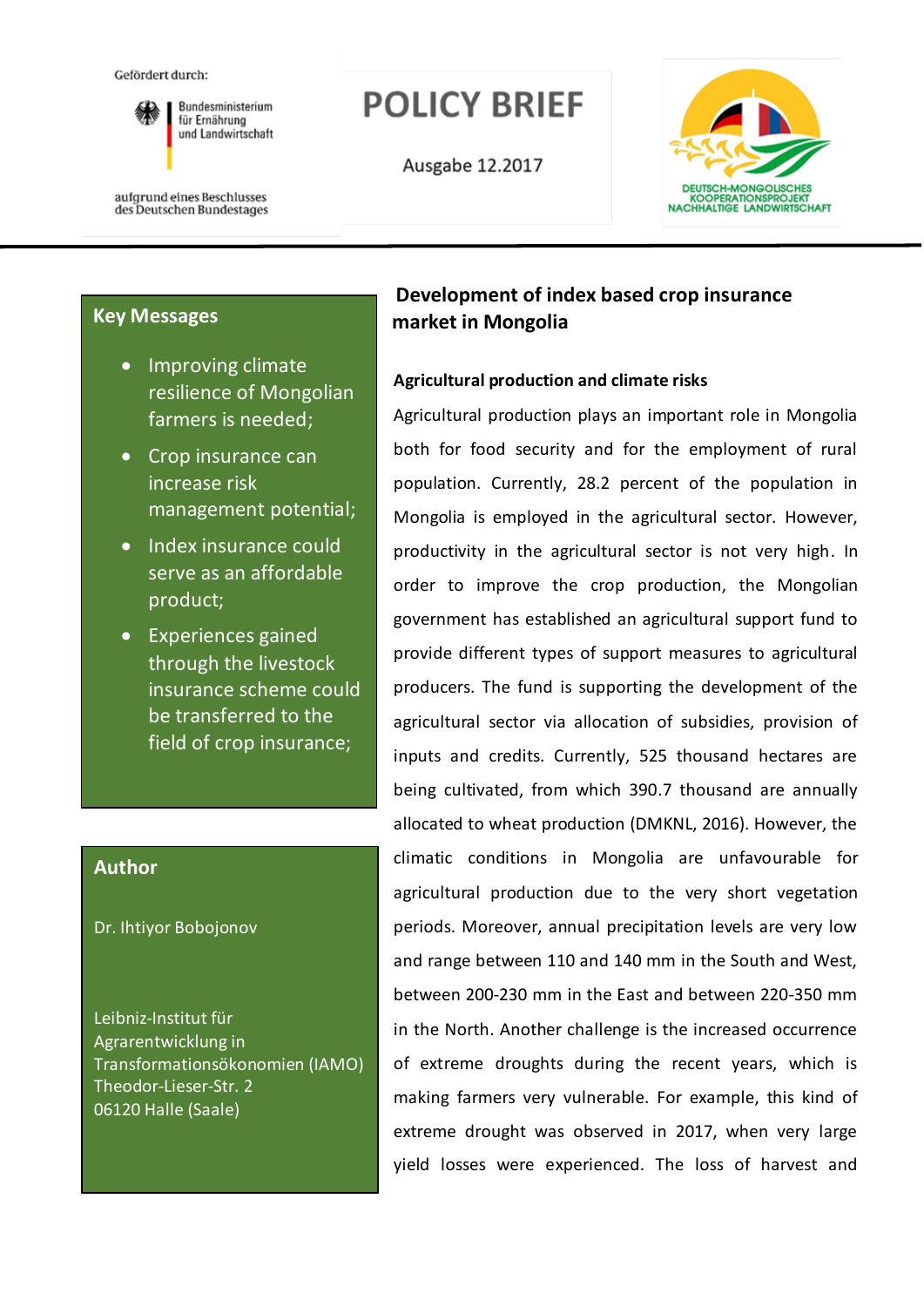

livestock isn't a problem only for farmers, but also for the financial sector and for state support programs, since farmers cannot return their credits and inputs received in advance. This will not only reduce farmers' motivation to invest to agricultural productions, but will also create difficulties to provide credits and inputs in the subsequent years. This uncertain environment therefore challenges the goal of the Mongolian government to improve food security conditions in the country. Under these conditions, agricultural insurance may provide an opportunity to increase the resilience of farming systems, to improve productivity and thus to contribute to food security.

#### **Role of agricultural insurance to manage climate risks**

An agricultural insurance could be a potential market-based financial instrument to increase the risk-coping capacity of farmers and agricultural lenders. Agricultural insurances allow risk to be transferred to agricultural insurance markets and thus increase the confidence of farmers and facilitate their investment into agricultural production in general. Farmers usually have a better opportunity to receive credits when they insure their production risks. Otherwise, banks might be reluctant to provide credits since the confidence on credit returns is very low due to the risky nature of agricultural production. Farmers with agricultural insurance therefore have better opportunities to increase their productivity via intensification of production and by using better technologies compared to farmers without insurance. Overall, this would also provide better food security conditions at national levels. Therefore, agricultural insurance in developing countries may have a positive influence on agricultural production beyond merely securing farmers' profits.

Although theoretically very promising, agricultural insurance programs were not very successful in the developing countries. One of the main reasons for the lack of success was the very high operational costs of traditional programs, that made products unaffordable to farmers in the developing countries. Lack of trust to insurance companies and fear of manipulations (e.g. moral hazard) are the other challenges also very relevant to transition economies. Index insurance is introduced as a new product which has promising potential to reduce operation costs and to resume trust between farmers and insurance companies, because loss payments are based on an index (e.g. rainfall, temperature or regional yields) which is outside the control of farmers or insurance companies. Such kinds of indexes are usually highly correlated with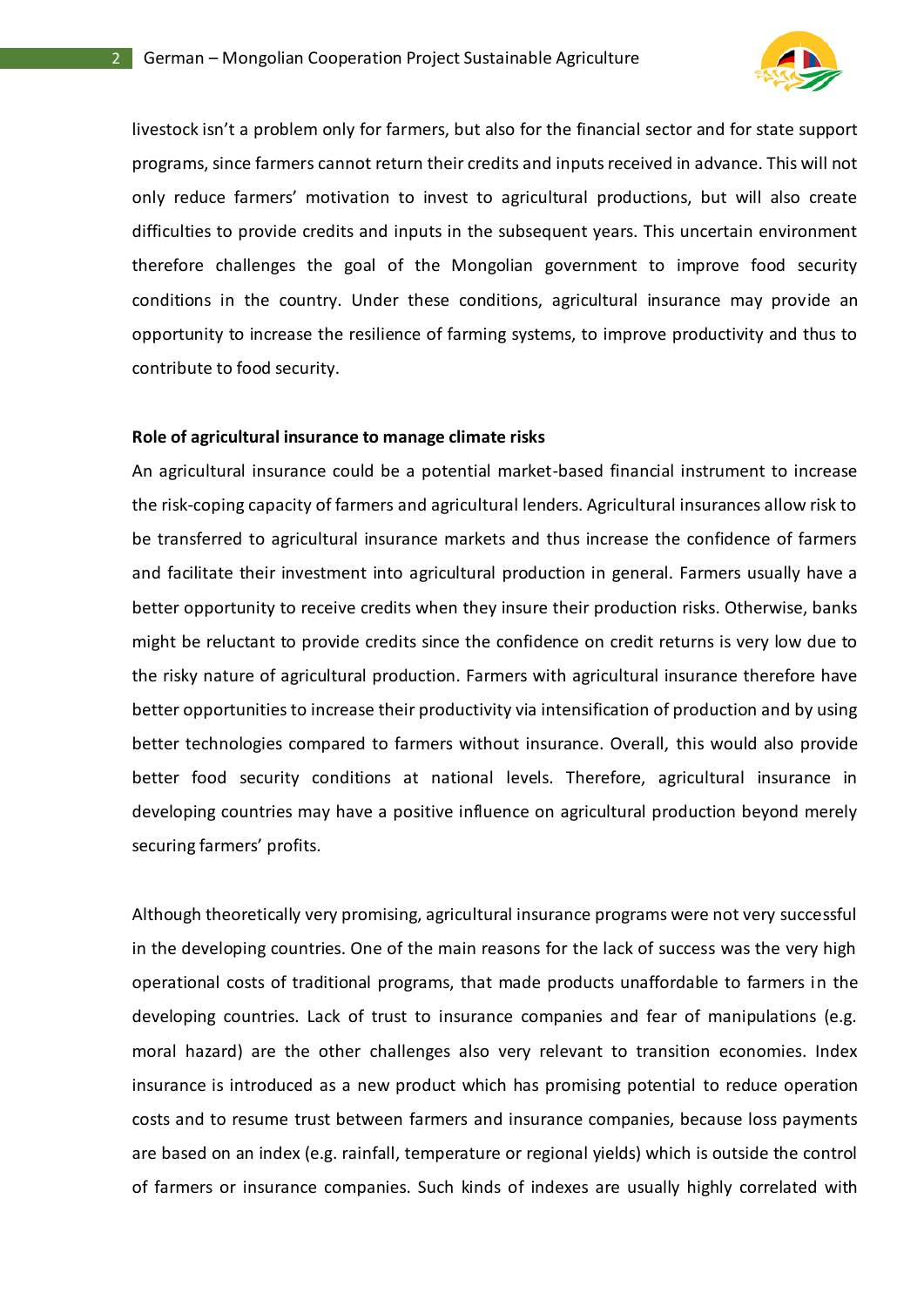

yields and farmers receive payments when such index falls below or above the critical point. Mongolia is one of the pioneer countries where the livestock index insurance market was already developed with support from international organizations.

#### **Livestock index insurance in Mongolia**

Livestock production is one of the most important fields of agriculture closely related to the Mongolian culture. It is very important not only for food security, but also as a potential field for boosting agricultural exports. However, high mortality rates in the livestock production sector have been registered, that are associated with harsh climate conditions in Mongolia. This doesn't only create difficulties in commercialization of the livestock sector but also causes considerable challenges for food security in rural areas. In order to manage climate risks in livestock production, the Mongolian government established index-based insurance markets in cooperation with the World Bank. The particularity of the index based insurance is that farmers receive indemnity when the specified index falls below (or above) a certain value. Most index insurances are based on weather indexes or regional productivity indicators, which are highly correlated to farm level losses. Insurance payments in the Mongolian livestock insurance program are based on the district level mortality rates. Insured headers receive a certain amount of payment when the district level mortality drops beyond the certain level. In order to make the price of insurance product more affordable, the Mongolian government provides certain subsidies. Particularly, the state subsidizes the costs of the premiums associated with extreme events indirectly. This is implemented via dividing the indemnity payment according to two levels. In the first level, losses until 30 percent (in some extremely risky regions 20 percent) are secured under market conditions. Re-insurance of the losses with international re-insurance companies are done from the premiums collected. However, the re-insurance of losses above 30 (or 20) percent are subsidized by the state. Thus, the overall price of the product remains affordable to the Mongolian herders. In order to increase the climate resilience of Mongolian crop producers, the government is aiming to develop crop insurance markets in the country in the coming years. In order to define the role and required support from the state, the experience of the neighbouring transition economies could be analysed in order to obtain useful knowledge that could be applied to the Mongolian conditions.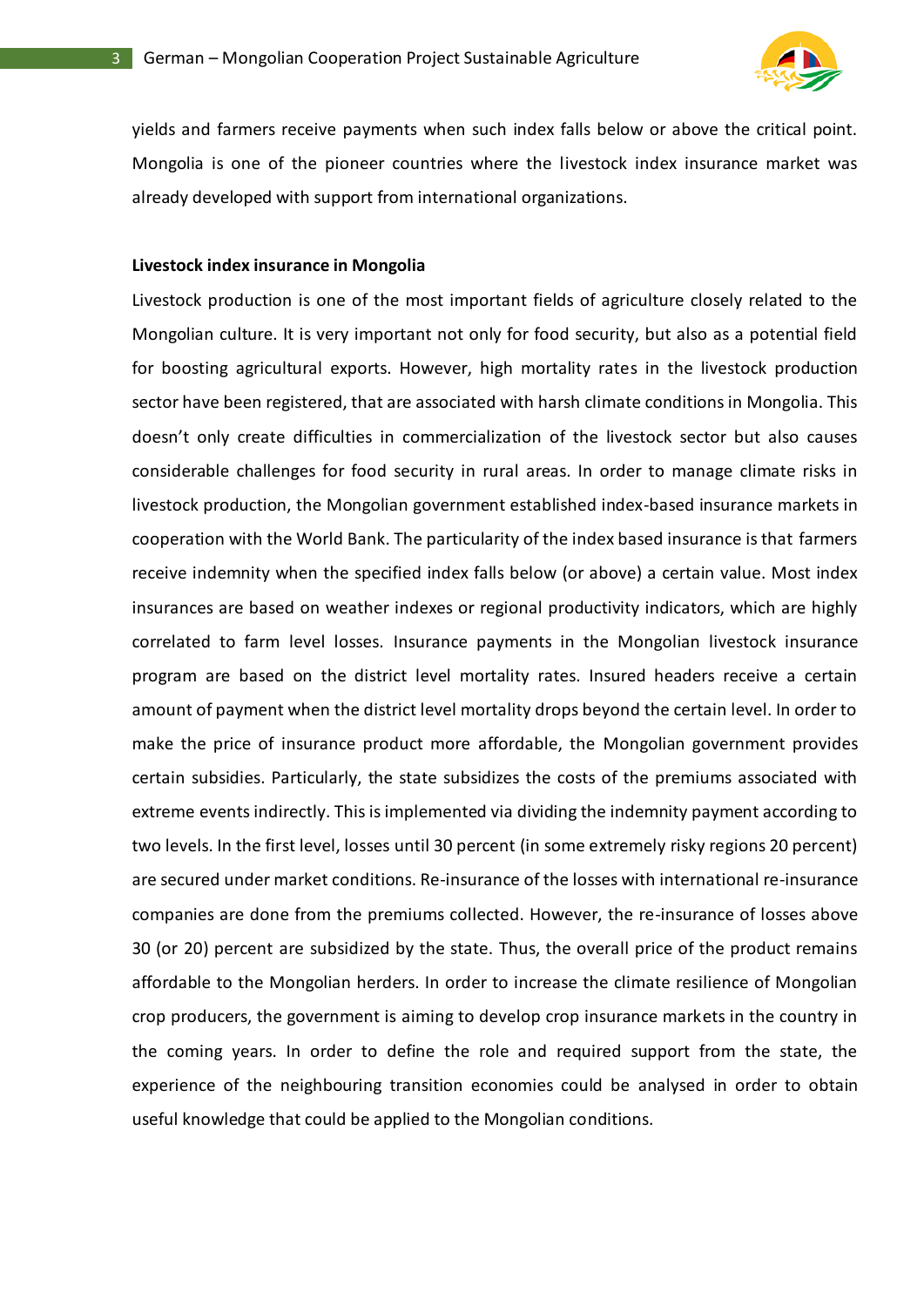

#### **Experience of neighbouring transition economies**

Currently Kazakhstan, Russia, Ukraine and Uzbekistan are the only countries in the CIS with functioning agricultural insurance markets, where state support plays an important role. However, the level and form of state support differs from country to country. Farmers in Kazakhstan are mandatorily insured against almost all main perils identified as the main sources of risk in the country. The program is subsidized by the state and the government covers 50% of the insurance companies' losses. More than 57% of the grain acreage was mandatorily insured in 2016 (KazAgro, 2016), however, the effect of this insurance program is very limited. Farmers usually pay very limited levels of premiums in order to fulfil the insurance obligation required by the state, but the program does not function as a risk management tool due to very limited coverage of the losses.

The Russian government subsidizes 50% of the insurance premiums. The insured area changes from year to year depending on the amount of actual subsidy transfers and ranges between 5 and 20 percent depending on the year. Thus, the success of agricultural insurance is very dependent on the amount of subsidy transfers and on the otherwise very reluctant interest of farmers to buy under market conditions. This is mainly explained by very high operation cost of the insurance program and limited risk management effect of the current subsidized insurance products (Bobojonov et al., 2014).

Ukraine has also provided a 50 percent premium subsidy during the years 2005-2008. The subsidies were eliminated in 2009 due to budget deficits. Nowadays, between 8 and 18 percent

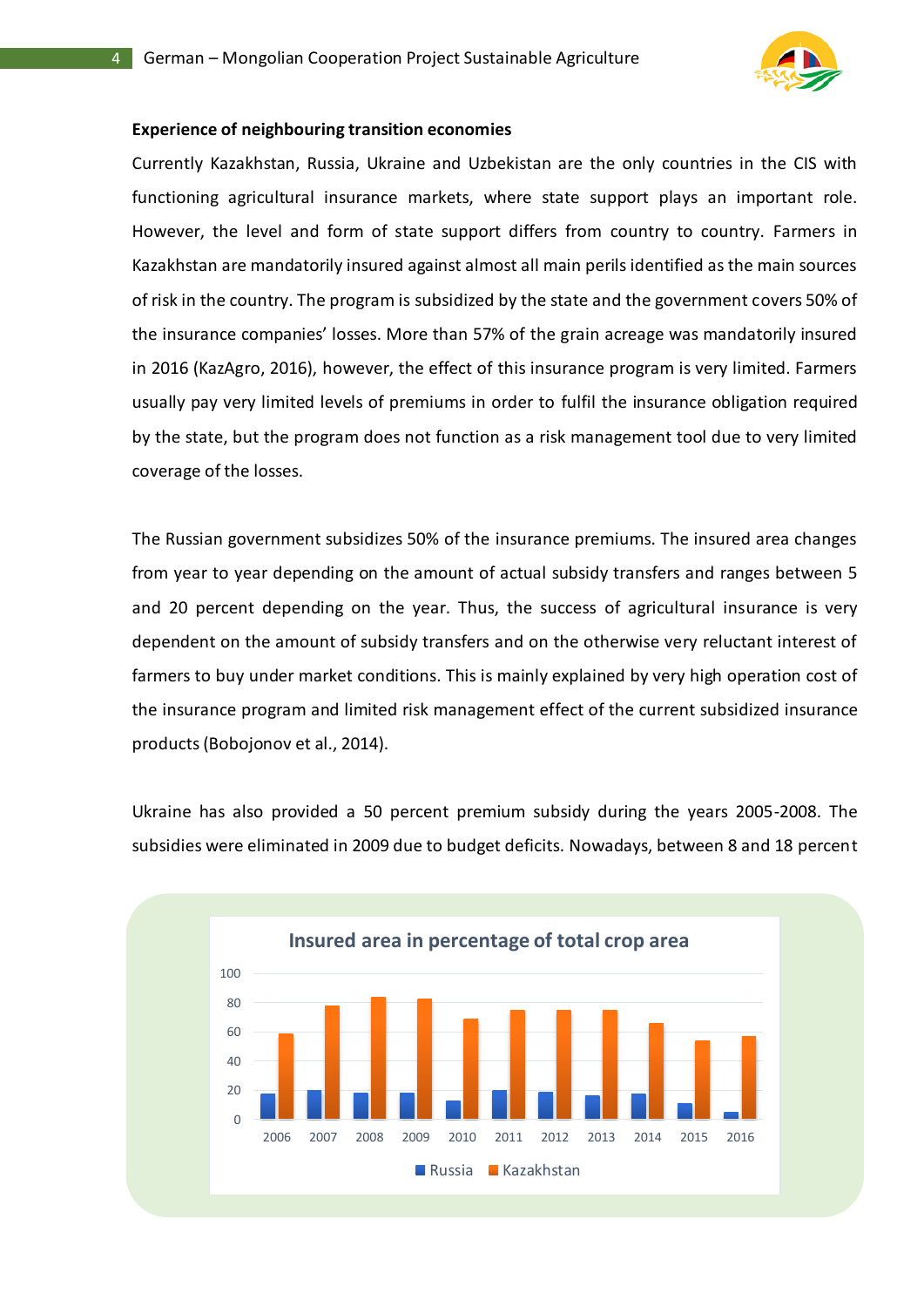

of the crop area are insured depending on the region (IFC, 2017). The main demand for insurance comes from high production risk and banks do not accept uninsured yields as collateral. The demand for insurance is declining in the country and the efficiency of the insurance program needs to be improved in order to make it an attractive risk management tool. Several international organizations are planning to implement pilot programs on index insurance to solve the existing challenges, but those projects have not been successful so far.

A state subsidy of about 25 % was provided in the early years of independence until 2002 in Uzbekistan. Since 2002, agricultural insurance has been provided under market conditions. Depending on the region, from 3 to 60 percent in cotton production and between 2 to 37 percent area in in wheat production is insured (Muradullayev *et al.*, 2015). However, mainly specific peril insurance products are sold and drought insurance products are not offered due to the high price and due to the systemic nature of drought in Uzbekistan.

Overall, the experiences of the neighbouring countries show that market developments depend highly on state subsidies. Generally, the operation and maintenance costs in the region are very high and make the products very unattractive without the state subsidies. Insurance products are offered under market conditions only if specific perils are insured or banks require insurance to provide credits. Developing index insurance markets are planned in several countries, but the activities are still in their early stages.

#### **Prevailing conditions for establishing crop insurance program**

Interviews with representatives of the Ministry of Food, Agriculture and Light Industry (MoFALI), insurance and reinsurance companies, the state meteorological service and a selected number of farmers were conducted. Overall, all the actors involved agree on the importance of establishing a crop insurance market. Furthermore, representatives of the MoFALI indicate a willingness of the state to provide support to insurance companies and farmers in order to increase the attractiveness of the insurance products and to make them more affordable. Insurance and re-insurance companies have already established their experience by operating in the agricultural sector associated with their involvement in the livestock insurance program. Furthermore, a pilot program of crop insurance was implemented with a limited number of participating farmers during the 2016/2017 vegetation period.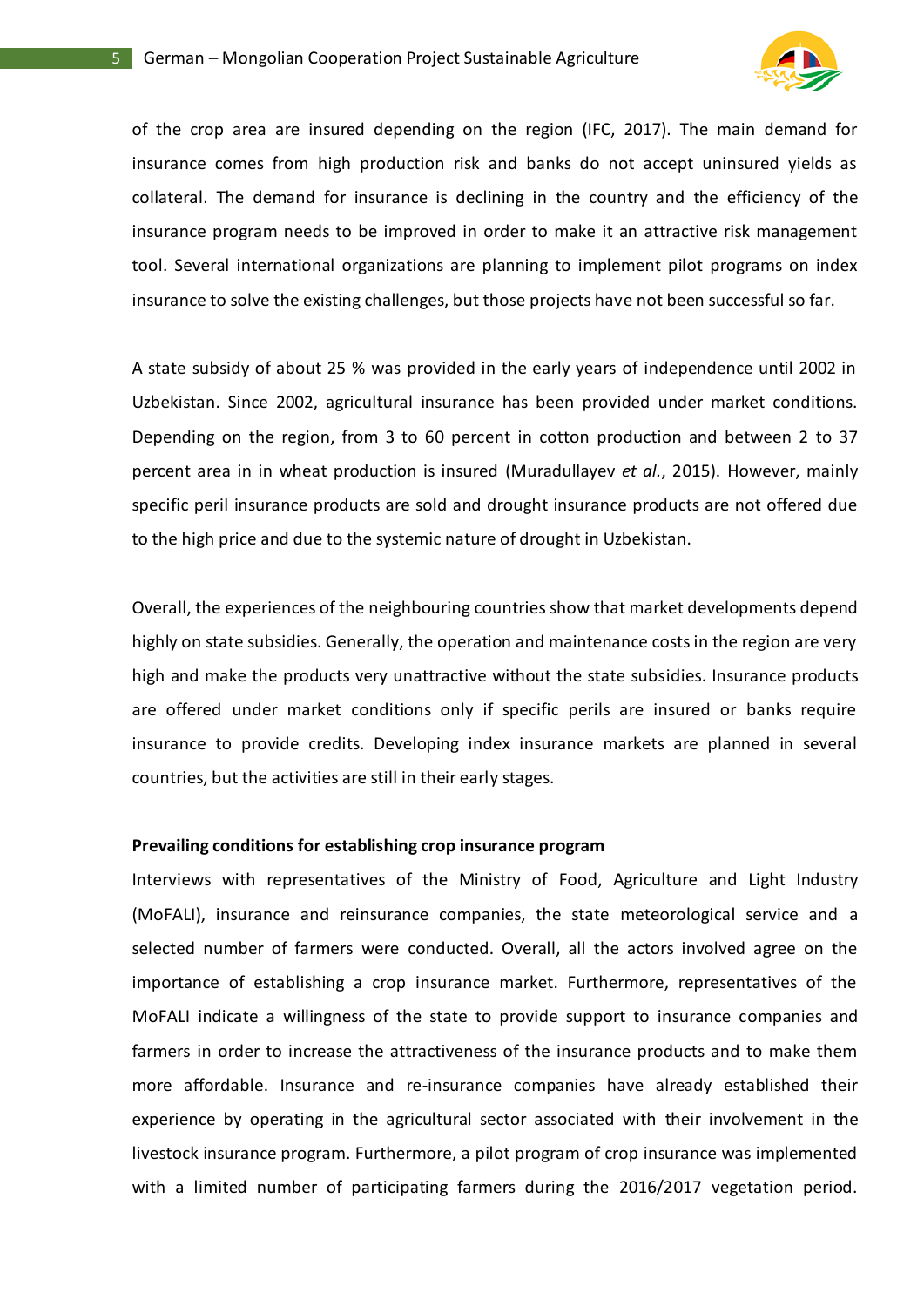

Currently, discussions and agreements with several re-insurance companies are ongoing to establish the index insurance market since the re-insurance of traditional insurance is very expensive under Mongolian conditions. These discussions overall show very good grounds, acceptance and readiness of the government agencies and the insurance companies to establish crop insurance market with state support. Nevertheless, there are also several challenges which need to be tackled in the coming years in order to guarantee the sustainability of the expected insurance programs.

Interviews with a selected number of farmers, however, show a very heterogeneous picture some farmers are very interested in buying insurance products and others are not. Furthermore, interviews provide difficulties in obtaining information not only on the importance of agricultural insurance but also on the scarcity of extension agents in Mongolia in general. Also, the involvement of Mongolian research institutes and meteorological services in the ongoing efforts on establishing crop insurance markets is very little. Therefore, those aspects need to be taken into consideration in the current discussions.

#### **Policy recommendations**

The evaluation of the conditions for establishing a crop insurance market show very favourable institutional environment for large scale dissemination of the pilot programs on crop insurance to country-wide scales. However, there are several aspects that need to be considered in the forthcoming developments in the state support of the crop insurance programs. First, careful allocation of state funds to insurance market need to consider experience gained in other countries, especially in the neighbouring countries. The provision of subsidies towards product premiums did not bring any expected effect in the neighbouring transition economies; rather, it complicated the market mechanisms. The state could consider providing subsidies in a similar mechanism implemented in the livestock insurance program or to cover the operation costs of the insurance and re-insurance companies in Mongolia. The provision of subsidies in these forms may also fit to the obligations of Mongolia in international agreements such as its WTO membership. It is also important to note that insurance must not be made mandatory and farmers need to buy it with their own interest. Furthermore, the state should consider improving and expanding the available extension agencies in order to increase awareness of farmers about climate risks and benefits of agricultural insurance. Especially, demand of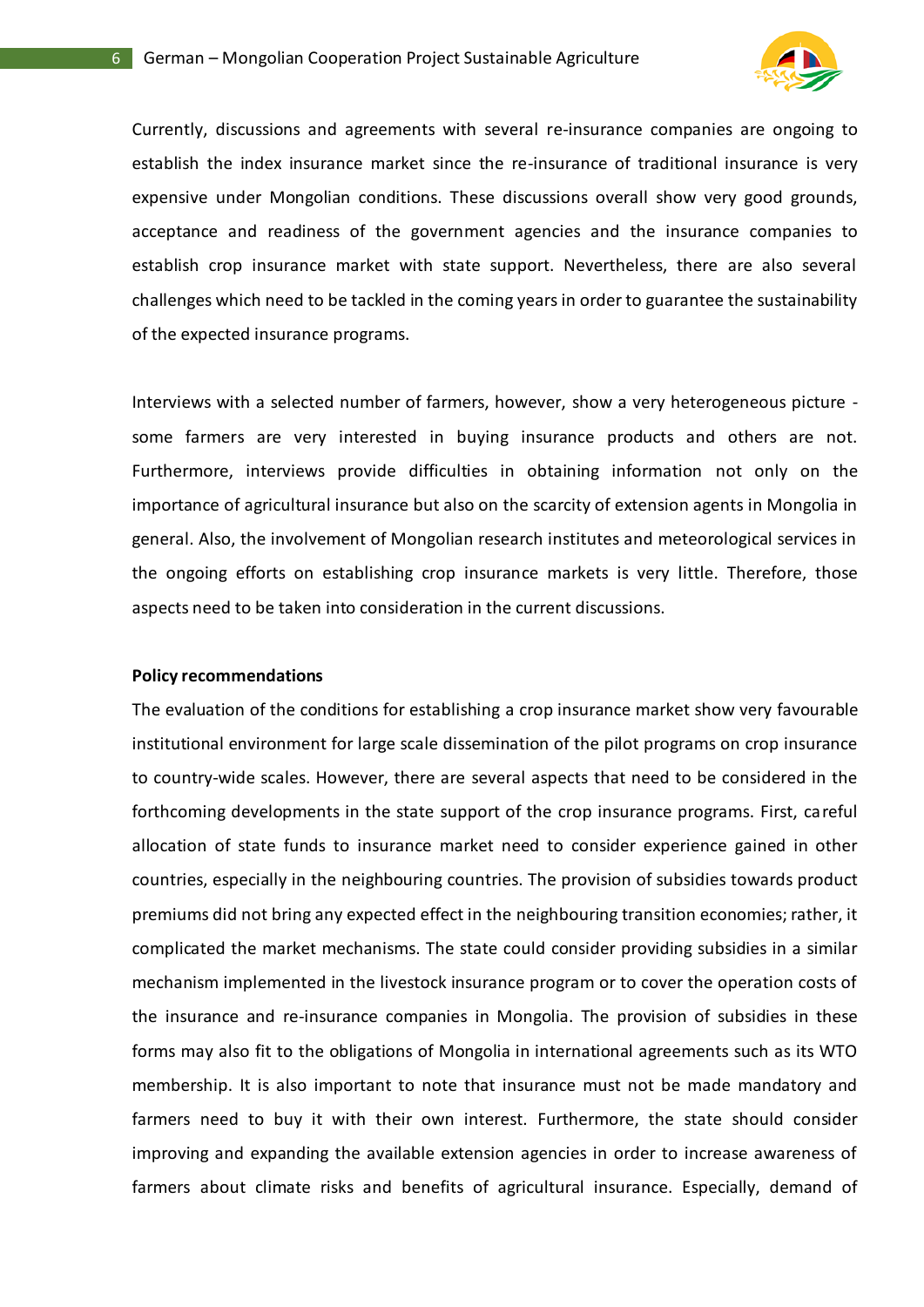

farmers and their perceptions on agricultural insurance need to be regularly investigated via surveys and insurance games<sup>1</sup>, because it is very important to consider the perceptions of the farmers in introducing new products as well as continuous improvements of challenges which may emerge. Thus, popularity of insurance products could be maintained unlike challenges observed in neighbouring transition economies. Moreover, the state meteorological agency needs to be also involved in the process of development and operation of state supported insurance program.

### **References:**

-

- KazAgro, 2007. Data on mandatory crop insurance. Source [http://www.kazagro.kz.](http://www.kazagro.kz/) Accessed 08.09.2017.
- IFC, 2017. Overview of agricultural insurance in Ukraine for underwriting year 205-2016. IFC Report
- Muradullayev, N., Bobojonov, I., Mustafaqulov, S., 2015. Current state and future prospects of crop insurance in Uzbekistan. Paper prepared for presentation at the "Regional Economic Cooperation in Central Asia: Agricultural Production and Trade (ReCCA)" conference. November 24 to 26, 2014. Halle (Saale), Germany.

**Disclaimer:** Views and assessments articulated in this Policy Brief are those of the authors. They do not necessarily represent the views of the German Federal Ministry of Food and Agriculture (BMEL) with whose support the German-Mongolian Cooperation Project Sustainable Agriculture is running.

<sup>1</sup> *Insurance game is a methodology to help to explore the demand with participation of farmers in the experiments where different products and prices are offered*